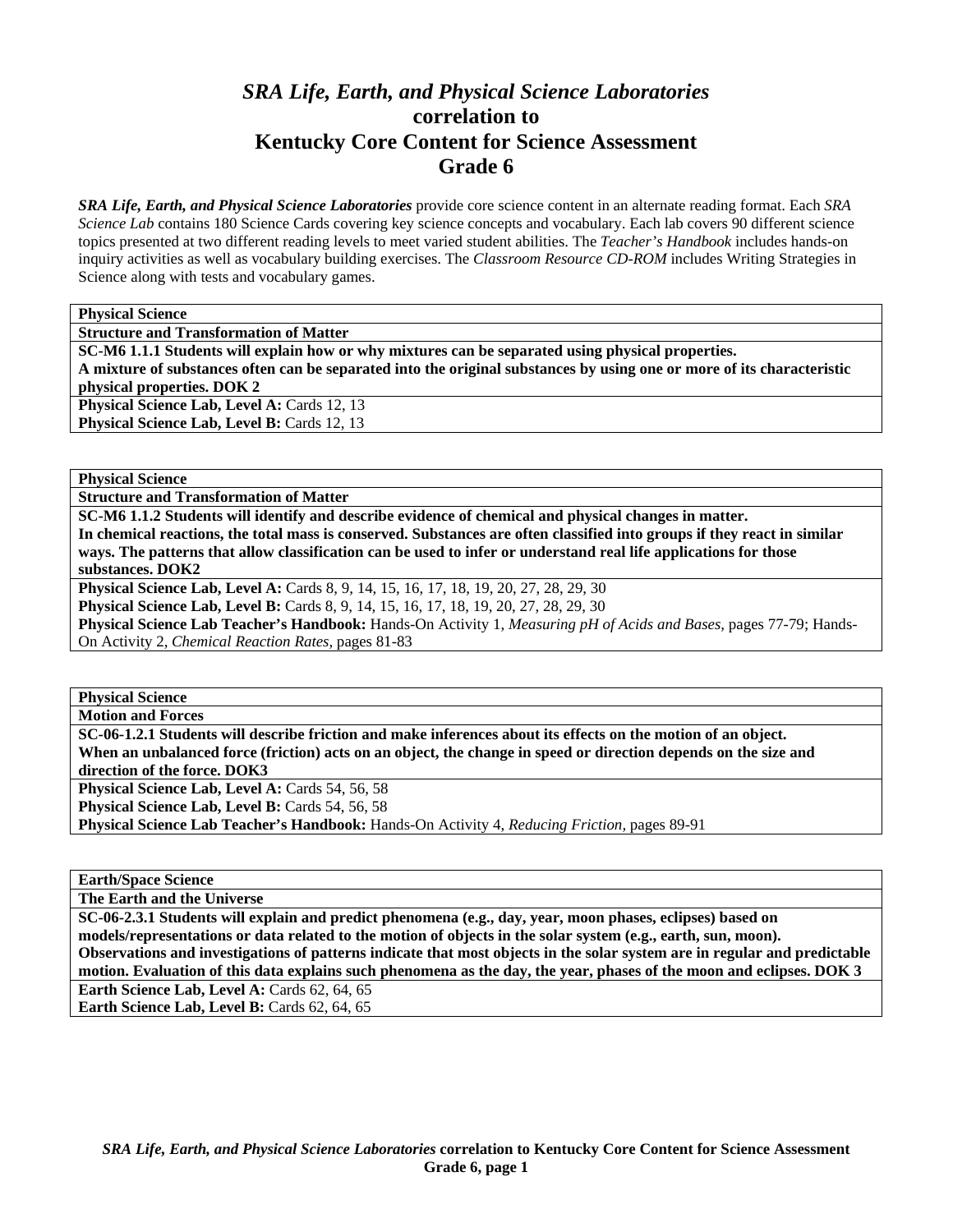**Earth/Space Science** 

**The Earth and the Universe** 

**SC-06-2.3.2 Students will explain cause and effect relationships in the rock cycle.** 

**Materials found in the lithosphere and mantle are changed in a continuous process called the rock cycle which can be investigated using a variety of models. Cause and effect relationships should be explored in order to draw conclusions and make evidence-based predictions of the continually changing materials. DOK 2** 

**Earth Science Lab, Level A: Cards 6, 7, 8, 9** 

**Earth Science Lab, Level B:** Cards 6, 7, 8, 9

**Earth/Space Science** 

**The Earth and the Universe** 

**SC-06-2.3.3 Students will compare constructive and destructive forces on Earth in order to make predictions about the nature of landforms.** 

**Landforms are a result of a combination of constructive and destructive forces. Collection and analysis of data indicates that constructive forces include crustal deformation, faulting, volcanic eruption and deposition of sediment, while destructive forces include weathering and erosion. DOK 2** 

Earth Science Lab, Level A: Cards 10, 11, 12, 13, 14, 15, 16, 17, 22, 24, 25, 26, 27, 28

**Earth Science Lab, Level B:** Cards 10, 11, 12, 13, 14, 15, 16, 17, 22, 24, 25, 26, 27, 28

**Earth Science Lab Teacher's Handbook:** Hands-On Activity 2, *Plate Boundaries in Action,* pages 77-79

**Biological Science** 

**Unity and Diversity** 

**SC-06-3.4.1 Students will describe the relationship between cells, tissues and organs in order to explain their function in multicellular organisms.** 

**Specialized cells perform specialized functions in multicellular organisms. Groups of specialized cells cooperate to form tissues. Different tissues are, in turn, grouped together to form larger functional units called organs. Examination of cells, tissues and organs reveals that each type has a distinct structure and set of functions that serve the organism. DOK 3** 

**Life Science Lab, Level A:** Cards 5, 6, 7, 8, 9, 10, 44, 45, 46, 47, 48, 49, 50, 51, 52, 53, 54, 55, 56, 57, 58 **Life Science Lab, Level B:** Cards 5, 6, 7, 8, 9, 10, 44, 45, 46, 47, 48, 49, 50, 51, 52, 53, 54, 55, 56, 57, 58 **Life Science Lab Teacher's Handbook:** Hands-On Activity 1, *Examining Cells,* pages 77-79; Hands-On Activity 4, *Your Cardiovascular System,* pages 89-91

**Biological Science** 

**Unity and Diversity** 

**SC-06-3.4.2 Students will make inferences about the factors influencing behavior based on data/evidence of various organisms' behaviors.** 

**Behavior is one kind of response an organism may make to an internal or environmental stimulus. Observations of organisms, data collection/analysis, support generalizations/conclusions that a behavioral response is a set of actions determined in part by heredity and in part from experience. A behavioral response requires coordination and communication at many levels including cells, organ systems, and organisms. DOK 2** 

Life Science Lab, Level A: Cards 23, 24, 36, 41, 43, 83

Life Science Lab, Level B: Cards 23, 24, 36, 41, 43, 83

**Life Science Lab Teacher's Handbook:** Hands-On Activity 3, *Investigating Arthropods,* pages 85-87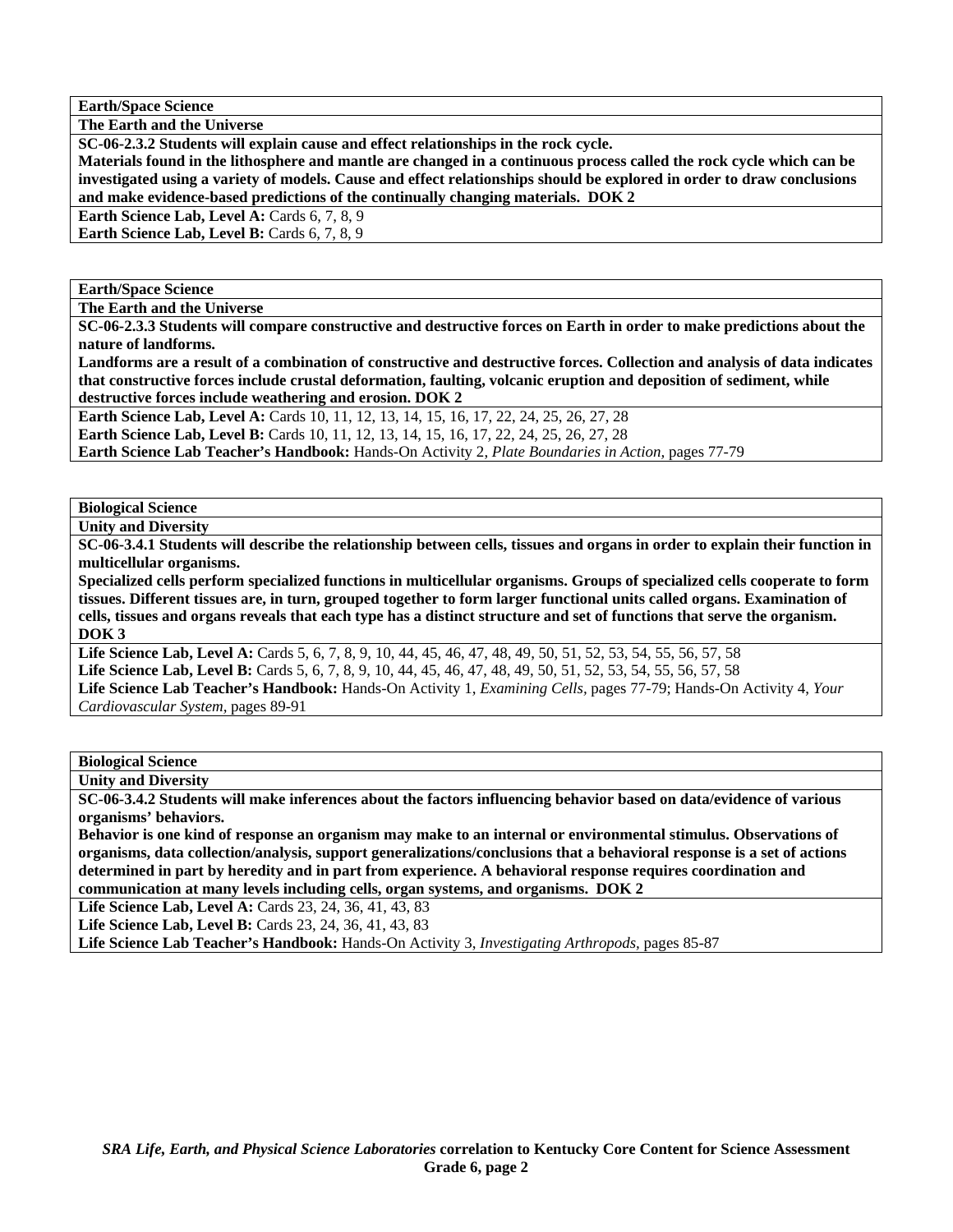**Biological Science Biological Change** 

**SC-06-3.5.1 Students will explain that biological change over time accounts for the diversity of species developed through gradual processes over many generations.** 

**Biological adaptations include changes in structures, behaviors, or physiology that enhance survival and reproductive success in a particular environment. DOK 2** 

Life Science Lab, Level A: Cards 23, 41, 65, 66, 67

**Life Science Lab, Level B:** Cards 23, 41, 65, 66, 67

**Biological Science** 

**Biological Change** 

**SC-06-3.5.2 Students should understand that regulation of an organism's internal environment involves sensing the internal environment and changing physiological activities to keep conditions within the range required to survive. Maintaining a stable internal environment is essential for an organism's survival. DOK 2** 

**Life Science Lab, Level A: Cards 1, 34, 44, 45 Life Science Lab, Level B: Cards 1, 34, 44, 45** 

**Unifying Ideas** 

**Energy Transformations** 

**SC-06-4.6.1 Students will describe or explain the cause and effect relationships between oceans and climate. Oceans have a major effect on climate, because water in the ocean holds a large amount of heat. DOK 2** 

**Earth Science Lab, Level A:** Cards 40, 41, 47, 54, 58, 60, 87

**Earth Science Lab, Level B:** Cards 40, 41, 47, 54, 58, 60, 87

**Unifying Ideas** 

**Energy Transformations** 

**SC-06-4.6.2 Students will describe:** 

• **The effect of the Suns' energy on the Earth system.** 

• **The connection/relationship between the Sun's energy and seasons.** 

**The sun is the major source of energy for Earth. The water cycle, winds, ocean currents, and growth of plants are affected by the Sun's energy. Seasons result from variations in the amount of the Sun's energy hitting Earth's surface. DOK 3** 

**Life Science Lab, Level A: Cards 16, 17, 76 Life Science Lab, Level B: Cards 16, 17, 76** 

**Earth Science Lab, Level A: Cards 37, 38, 40, 41, 47, 48, 55, 62, 87 Earth Science Lab, Level B:** Cards 37, 38, 40, 41, 47, 48, 55, 62, 87

**Unifying Ideas** 

**Energy Transformations** 

**SC-06-4.6.3 Students will understand that, on its own, heat travels only from higher temperature object/region to lower temperature object or region. Heat will continue to flow in this manner until the objects reach the same temperature. For example, a cup of hot water will continue to cool down until it comes to the same temperature as the surrounding area. Usually when heat is transferred to or from an object, the temperature changes. The temperature increases if heat is added and the temperature decreases if heat is removed.** 

Earth Science Lab, Level A: Cards 38, 41 Earth Science Lab, Level B: Cards 38, 41

**Physical Science Lab, Level A: Cards 43, 44 Physical Science Lab, Level B: Cards 43, 44**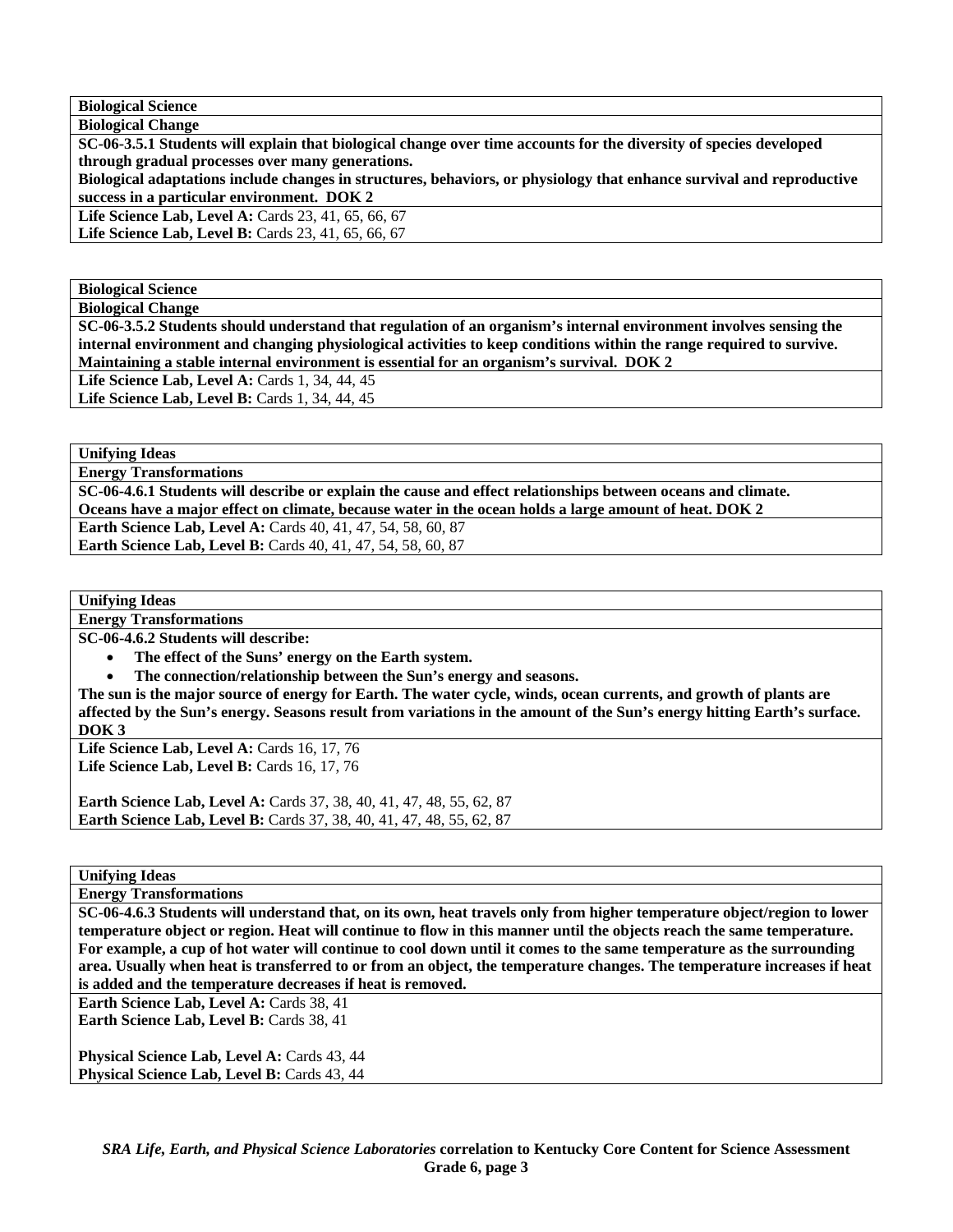| <b>Unifying Ideas</b>                                                                                                  |
|------------------------------------------------------------------------------------------------------------------------|
| Interdependence                                                                                                        |
| SC-06-4.7.1 Students will describe the consequences of change in one or more abiotic factors on a population within an |
| ecosystem. The number of organisms an ecosystem can support depends on the resources available and abiotic factors     |
| (e.g., quantity of light and water, range of temperatures, soil composition). DOK 2                                    |
| Life Science Lab, Level A: Cards 70, 71, 72, 73, 74, 75, 76, 77, 80                                                    |
| Life Science Lab, Level B: Cards 70, 71, 72, 73, 74, 75, 76, 77, 80                                                    |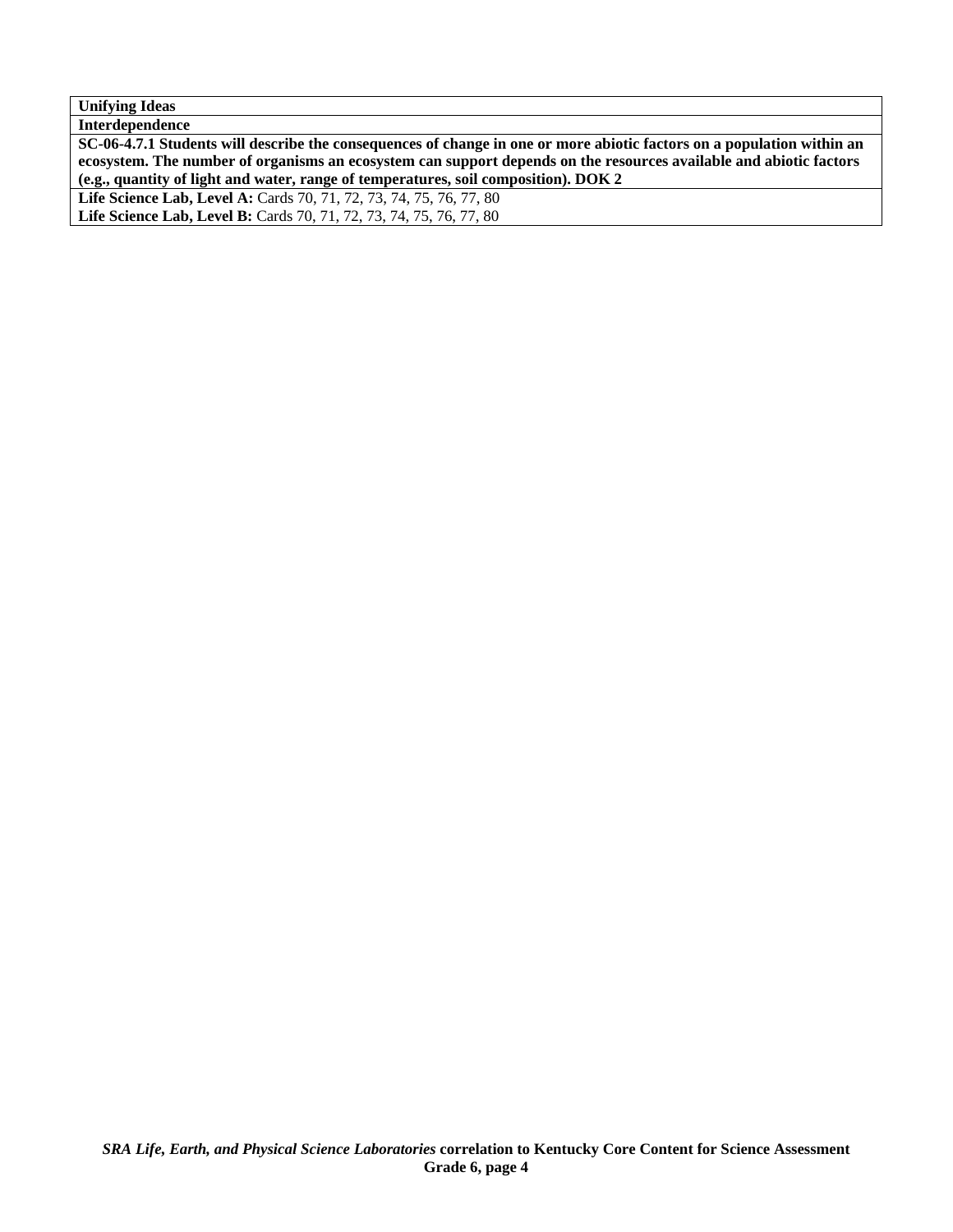# *SRA Life, Earth, and Physical Science Laboratories*  **correlation to Kentucky Core Content for Science Assessment Grade 7**

*SRA Life, Earth, and Physical Science Laboratories* provide core science content in an alternate reading format. Each *SRA Science Lab* contains 180 Science Cards covering key science concepts and vocabulary. Each lab covers 90 different science topics presented at two different reading levels to meet varied student abilities. The *Teacher's Handbook* includes hands-on inquiry activities as well as vocabulary building exercises. The *Classroom Resource CD-ROM* includes Writing Strategies in Science along with tests and vocabulary games.

**Physical Science** 

**Structure and Transformation of Matter** 

**SC-07-1.1.1 Students will :** 

• **Classify substances according to their chemical/reactive properties.** 

• **Infer real life applications for substances based on chemical/reactive properties.** 

**In chemical reactions, the total mass is conserved. Substances are often classified into groups if they react in similar ways. The patterns which allow classification can be used to infer or understand real life applications for those substances. DOK 3** 

**Physical Science Lab, Level A:** Cards 9, 14, 15, 16, 18, 19, 20, 27, 28, 29, 30 **Physical Science Lab, Level B:** Cards 9, 14, 15, 16, 18, 19, 20, 27, 28, 29, 30 **Physical Science Lab Teacher's Handbook:** Hands-On Activity 2, *Chemical Reaction Rates,* pages 81-83

**Physical Science** 

**Structure and Transformation of Matter** 

**SC-07-1.1.2 Students will** 

- **Classify elements and compounds according to their properties.**
- **Compare properties of different combinations of elements.**

**Observations of simple experiments illustrate that the atoms of chemical elements do not break down during normal laboratory reactions to electric currents, or reactions to acids. Elements combine in many ways to produce compounds. Common patterns emerge when comparing and contrasting the properties of compounds to the elements from which they were made. Understanding these patterns allows for evidence-based predictions of new or different combinations of elements/compounds. DOK 2** 

**Physical Science Lab, Level A: Cards 9, 10, 11, 31, 32 Physical Science Lab, Level B: Cards 9, 10, 11, 31, 32** 

**Physical Science** 

**Motion and Forces** 

**SC-07-1.2.1 Students will explain the cause and effect relationship between simple observable motion and unbalanced forces.** 

**An object remains at rest or maintains a constant speed and direction of motion unless an unbalanced force acts on it (e.g., gravity). When an unbalanced force acts on an object, the change in speed or direction depends on the size and direction of the force. DOK 3** 

**Physical Science Lab, Level A: Cards 53, 54, 55, 56 Physical Science Lab, Level B:** Cards 53, 54, 55, 56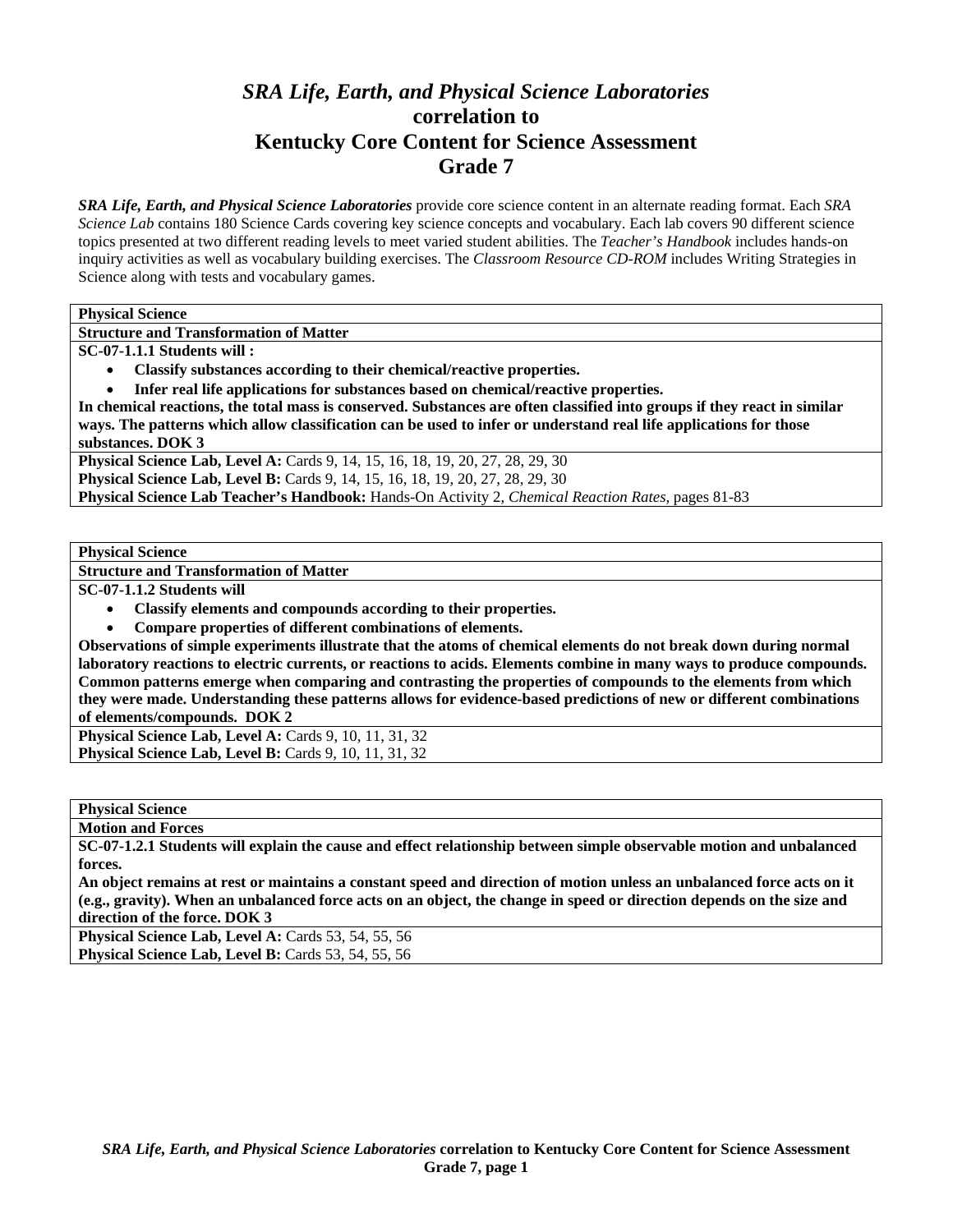**Earth/Space Science** 

**The Earth and the Universe** 

**SC-07-2.3.3 Students will describe the concept of gravity and the effect of gravitational force between the sun, moon, and Earth.** 

**The gravitational pull of the Sun and moon on Earth's oceans as the major cause of tides can be understood from generalizations based on evidence. DOK 2** 

**Earth Science Lab, Level A: Card 66 Earth Science Lab, Level B:** Card 66

**Physical Science Lab, Level A: Cards 57, 59** Physical Science Lab, Level B: Cards 57, 59

**Earth/Space Science** 

**The Earth and the Universe** 

**SC-07-2.3.1 Students will make inferences and predictions related to changes in the Earth's surface or atmosphere based on data/evidence.** 

**The Earth's processes we see today, including erosion, movement of lithospheric plates and changes in atmospheric composition, are predictable and similar to those that occurred in the past. Analysis of evidence from Earth's history substantiates the conclusion that the planet has also been influenced by occasional catastrophes such as the impact of an asteroid or comet. DOK 3** 

**Earth Science Lab, Level A:** Cards 10, 11, 12, 13, 14, 15, 16, 17, 22, 24, 25, 26, 27, 28, 30, 32, 36, 38, 73, 88 **Earth Science Lab, Level B:** Cards 10, 11, 12, 13, 14, 15, 16, 17, 22, 24, 25, 26, 27, 28, 30, 32, 36, 38, 73, 88 **Earth Science Lab Teacher's Handbook:** Hands-On Activity 2, *Plate Boundaries in Action,* pages 77-79

**Earth/Space Science** 

**The Earth and the Universe** 

**SC-07-2.3.2 Students will explain the layers of the Earth and their interactions.** 

**The use of models/diagrams/graphs helps illustrate that the Earth is layered. The lithosphere is the thin crust and the upper part of the mantle. Lithospheric plates move slowly in response to movements in the mantle. There is a dense core at the center of the Earth. DOK 2** 

**Earth Science Lab, Level A: Cards 1, 2, 10, 11, 12, 13, 14, 15, 16, 17 Earth Science Lab, Level B:** Cards 1, 2, 10, 11, 12, 13, 14, 15, 16, 17

**Earth Science Lab Teacher's Handbook:** Hands-On Activity 2, *Plate Boundaries in Action,* pages 77-79

### **Biological Science**

**Unity and Diversity** 

**SC-07-3.4.1 Students will:** 

- **Describe the role of genes/chromosomes in the passing of information from one generation to another (heredity).**
- **Compare inherited and learned traits.**

**Every organism requires a set of instructions for specifying its traits. This information is contained in genes located in the chromosomes of each cell that can be illustrated through the use of models. Heredity is the passage of these instructions from one generation to another and should be distinguished from learned traits. DOK 2** 

Life Science Lab, Level A: Cards 10, 61, 62, 63, 63

Life Science Lab, Level B: Cards 10, 61, 62, 63, 64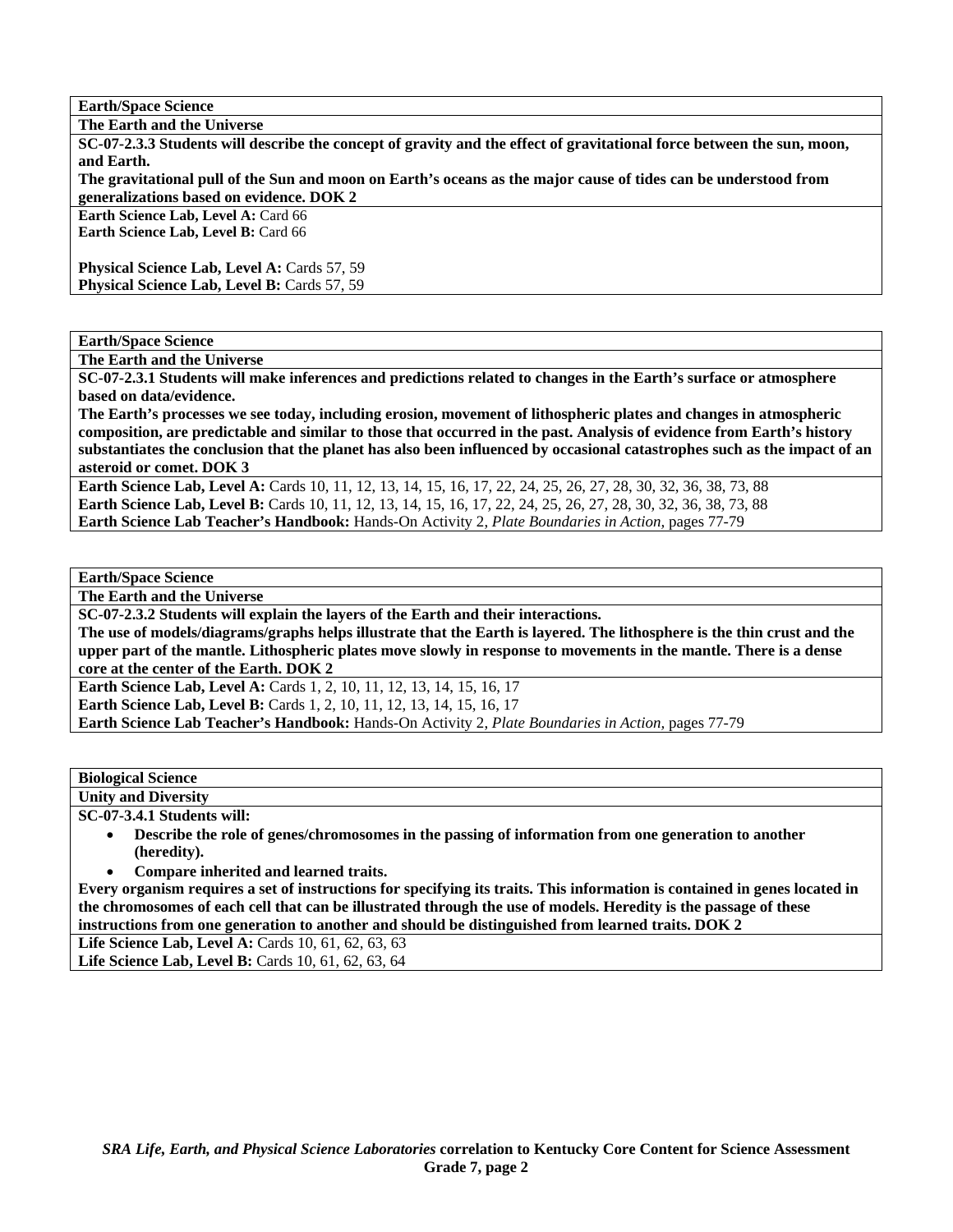**Biological Science Unity and Diversity** 

**SC-07-3.4.2 Students will describe and compare sexual and asexual reproduction.** 

**Reproduction is a characteristic of all living systems and is essential to the continuation of every species as evidenced through observable patterns. A distinction should be made between organisms that reproduce asexually and those that reproduce sexually. In species that reproduce sexually, including humans and plants, male and female sex cells carrying genetic information unite to begin the development of a new individual DOK 2** 

Life Science Lab, Level A: Cards 60, 61

Life Science Lab, Level B: Cards 60, 61

**Biological Science** 

**Biological Change SC-07-3.5.1 Students will:** 

- **Describe the usefulness of fossil information to make conclusions about past life forms and environmental conditions.**
- **Explain the cause and effect relationship of the extinction of a species and environmental changes.**

**Extinction of species is common and occurs when the adaptive characteristics of a species are insufficient to allow its survival. Most of the species that have lived on Earth no longer exist. Fossils provide evidence of how environmental conditions and live have changed. DOK 3** 

Life Science Lab, Level A: Card 67

Life Science Lab, Level B: Card 67

**Life Science Lab Teacher's Handbook:** Hands-On Activity 5, *Making Fossils,* pages 93-95

Earth Science Lab, Level A: Cards 32, 33, 34 Earth Science Lab, Level B: Cards 32, 33, 34

**Unifying Ideas Energy Transformations** 

**SC-07-4.6.1 Students will understand that Earth systems have sources of energy that are internal and external to the Earth. The Sun is the major external source of energy.** 

**Life Science Lab, Level A: Cards 16, 17, 76** Life Science Lab, Level B: Cards 16, 17, 76

Earth Science Lab, Level A: Cards 38, 47, 67 Earth Science Lab, Level B: Cards 38, 47, 67

Physical Science Lab, Level A: Cards 44, 46 **Physical Science Lab, Level B: Cards 44, 46**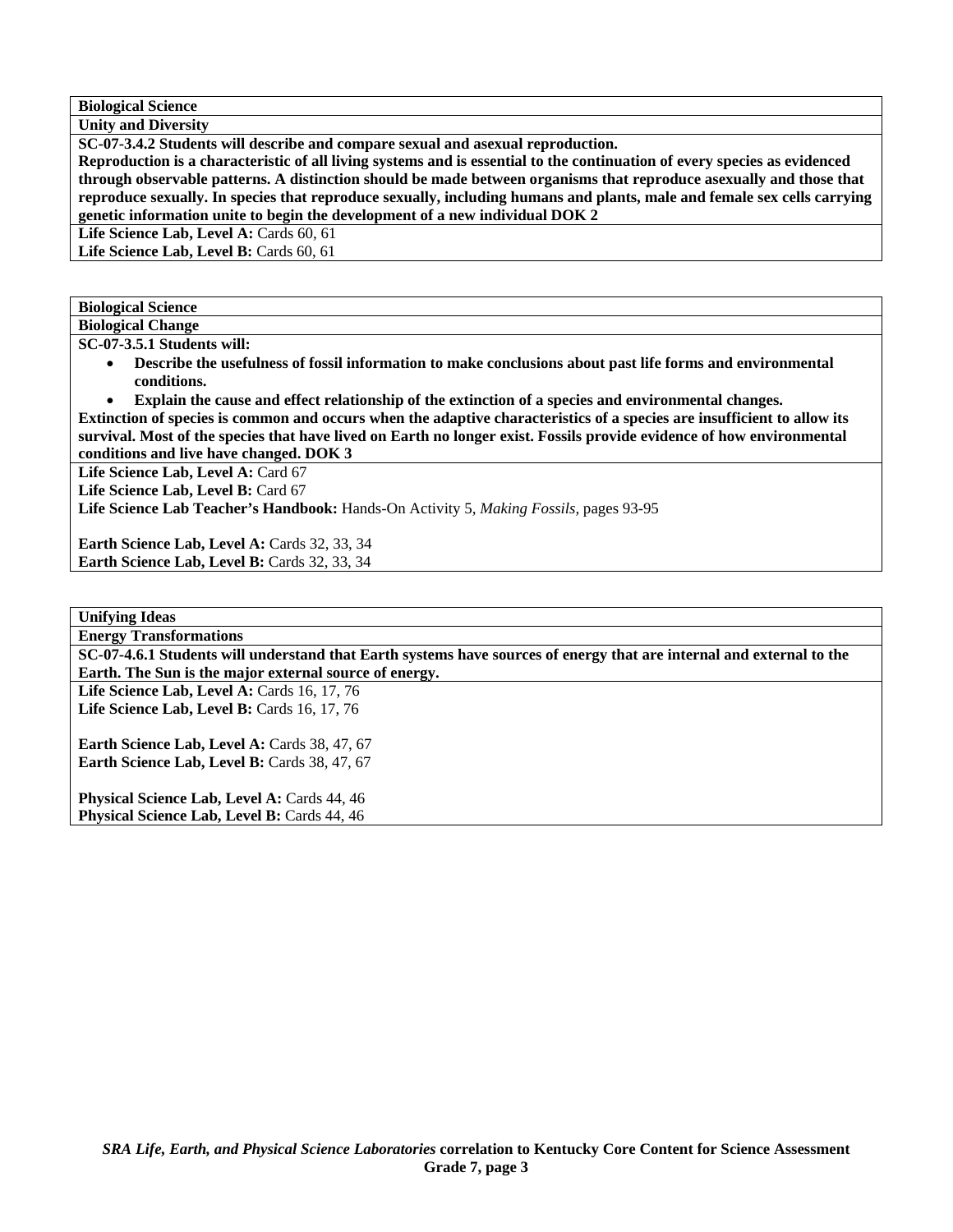### **Unifying Ideas**

**Energy Transformations** 

**SC-07-4.6.2 Students will:** 

- **Describe the transfer and/or transformations of energy which occur in examples that involve several different forms of energy (e.g., heat, electrical, light, motion of objects and chemical).**
- **Explain, qualitatively or quantitatively, that heat lost by hot objects equals the heat gained by cold objects.**

**The transfer and transformation of energy can be examined in a variety of real life examples. Models are an appropriate way to convey this abstract/invisible transfer of energy in a system.** 

**Heat energy is the disorderly motion of molecules. Heat can be transferred through materials by the collisions of atoms or across space by radiation. If the material is fluid, currents will be set up in it that aid the transfer of heat. To change something's speed, to bend or stretch things, to heat or cool them, to push thing together, to expand or contract them or tear them apart all requires transfers (and some transformations) of energy. Heat lost by hot objects equals the heat gained by cold objects. This is an energy conservation statement. Whenever hot and cold objects are put in contact, heat energy always transfers from the hot object to the cold object and this continues until all the mass is at the same temperature. Students should understand that heat produced by burning coming from the release of chemical energy of the substance. DOK 3** 

**Physical Science Lab, Level A:** Cards 34, 36, 37, 38, 39, 40, 42, 43, 44, 45, 46, 47, 48, 49, 66, 67, 79, 80, 82, 83 **Physical Science Lab, Level B:** Cards 34, 36, 37, 38, 39, 40, 42, 43, 44, 45, 46, 47, 48, 49, 66, 67, 79, 80, 82, 83 **Physical Science Lab Teacher's Handbook:** Hands-On Activity 3, *Energy Conversion,* pages 85-87; Hands-On Activity 5, *Making a Potato Battery,* pages 93-95; Hands-On Activity 6, *Making Sound,* pages 97-99

**Unifying Ideas** 

**Energy Transformations** 

**SC-07-4.6.3 Students will understand that waves are one way that energy is transferred. Types of waves include sound, light, earthquake, ocean and electromagnetic.** 

**Earth Science Lab, Level A: Card 16** 

**Earth Science Lab, Level B: Card 16** 

**Physical Science Lab, Level A:** Cards 77, 78, 79, 80, 81, 82, 83, 84, 85 **Physical Science Lab, Level B:** Cards 77, 78, 79, 80, 81, 82, 83, 84, 85 **Physical Science Lab Teacher's Handbook:** Hands-On Activity 6, *Making Sound,* pages 97-99

**Unifying Ideas** 

**Energy Transformations** 

**SC-07-4.6.4 Students will describe or represent the flow of energy in ecosystems, using data to draw conclusions about the role of organisms in an ecosystem.** 

**For most ecosystems, the major source of energy is sunlight. Energy entering ecosystems as sunlight is transferred by producers into chemical energy through photosynthesis. That energy then passes from organism to organism in food webs. DOK 3** 

Life Science Lab, Level A: Cards 76, 77

Life Science Lab, Level B: Cards 76, 77

**Life Science Lab Teacher's Handbook:** Hands-On Activity 6, *How Much Does Energy Cost?,* pages 97-99

**Unifying Ideas** 

**Interdependence** 

**SC-07-4.7.1 Students will compare abiotic and biotic factors in an ecosystem in order to explain consequences of change in one or more factors.** 

**The number of organisms an ecosystem can support depends on the resources available and abiotic factors (e.g., quantity of light and water, range of temperatures, soil composition). Given adequate biotic and abiotic resources and no diseases or predators, populations (including humans) increase at rapid rates. Lack of resources and other factors, such as predation and climate, limit the growth of populations in specific niches in the ecosystem. DOK 3** 

**Life Science Lab, Level A:** Cards 70, 71, 72, 73, 74, 75, 76, 77 **Life Science Lab, Level B:** Cards 70, 71, 72, 73, 74, 75, 76, 77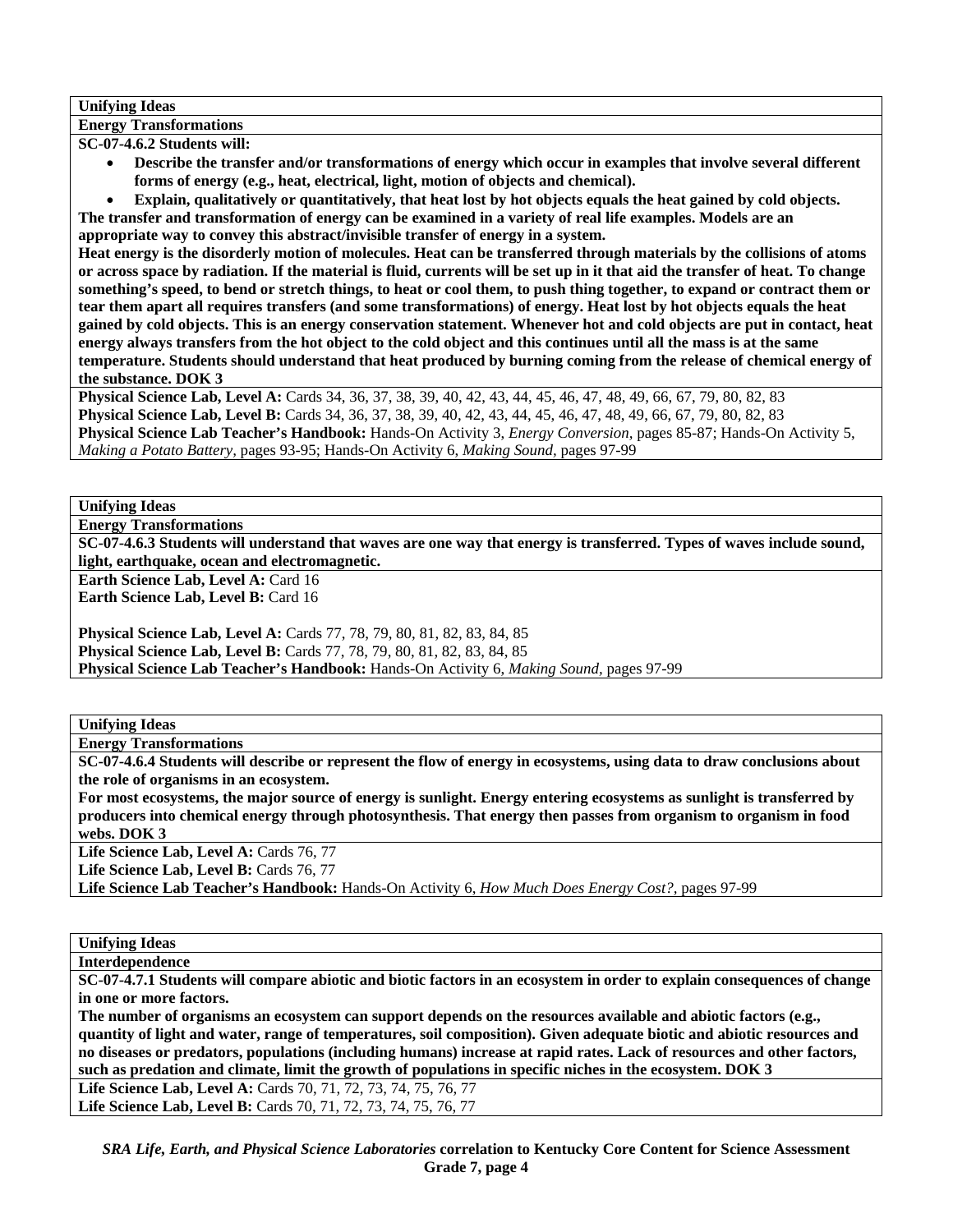# *SRA Life, Earth, and Physical Science Laboratories*  **correlation to Kentucky Core Content for Science Assessment Grade 8**

*SRA Life, Earth, and Physical Science Laboratories* provide core science content in an alternate reading format. Each *SRA Science Lab* contains 180 Science Cards covering key science concepts and vocabulary. Each lab covers 90 different science topics presented at two different reading levels to meet varied student abilities. The *Teacher's Handbook* includes hands-on inquiry activities as well as vocabulary building exercises. The *Classroom Resource CD-ROM* includes Writing Strategies in Science along with tests and vocabulary games.

**Physical Science** 

**Structure and Transformation of Matter** 

**SC-08-1.1.1 Students will :** 

- **Interpret models/representations of elements.**
- **Classify elements based upon patterns in their physical (e.g., density, boiling point, solubility) and chemical (e.g., flammability, reactivity) properties.**

**Models enhance understanding that an element is composed of a single type of atom. Organization/interpretation of data illustrates that when elements are listed according to the number of protons, repeating patterns of physical (e.g., density, boiling point, solubility) and chemical properties (e.g., flammability, reactivity), can be used to identify families of elements with similar properties. DOK 23** 

**Physical Science Lab, Level A: Cards 1, 2, 10, 14, 15, 16, 17, 18, 19, 20** 

**Physical Science Lab, Level B:** Cards 1, 2, 10, 14, 15, 16, 17, 18, 19, 20

**Physical Science Lab Teacher's Handbook:** Hands-On Activity 1, *Measuring pH of Acids and Bases,* pages 77-79

**Physical Science** 

**Structure and Transformation of Matter** 

**SC-08-1.1.2 Students will understand that matter is made of minute particles called atoms, and atoms are composed of even smaller components. The components of an atom have measurable properties such as mass and electrical charge. Each atom has a positively charged nucleus surrounded by negatively charged electrons. The electric force between the nucleus and the electrons holds the atom together.** 

**Physical Science Lab, Level A: Cards 3, 4, 21, 22, 23, 24, 25 Physical Science Lab, Level B:** Cards 3, 4, 21, 22, 23, 24, 25

**Physical Science** 

**Structure and Transformation of Matter** 

**SC-08-1.1.3 Students will understand that the atom's nucleus is composed of protons and neutrons that are much more massive than electrons.** 

**Physical Science Lab, Level A: Card 21 Physical Science Lab, Level B: Card 21**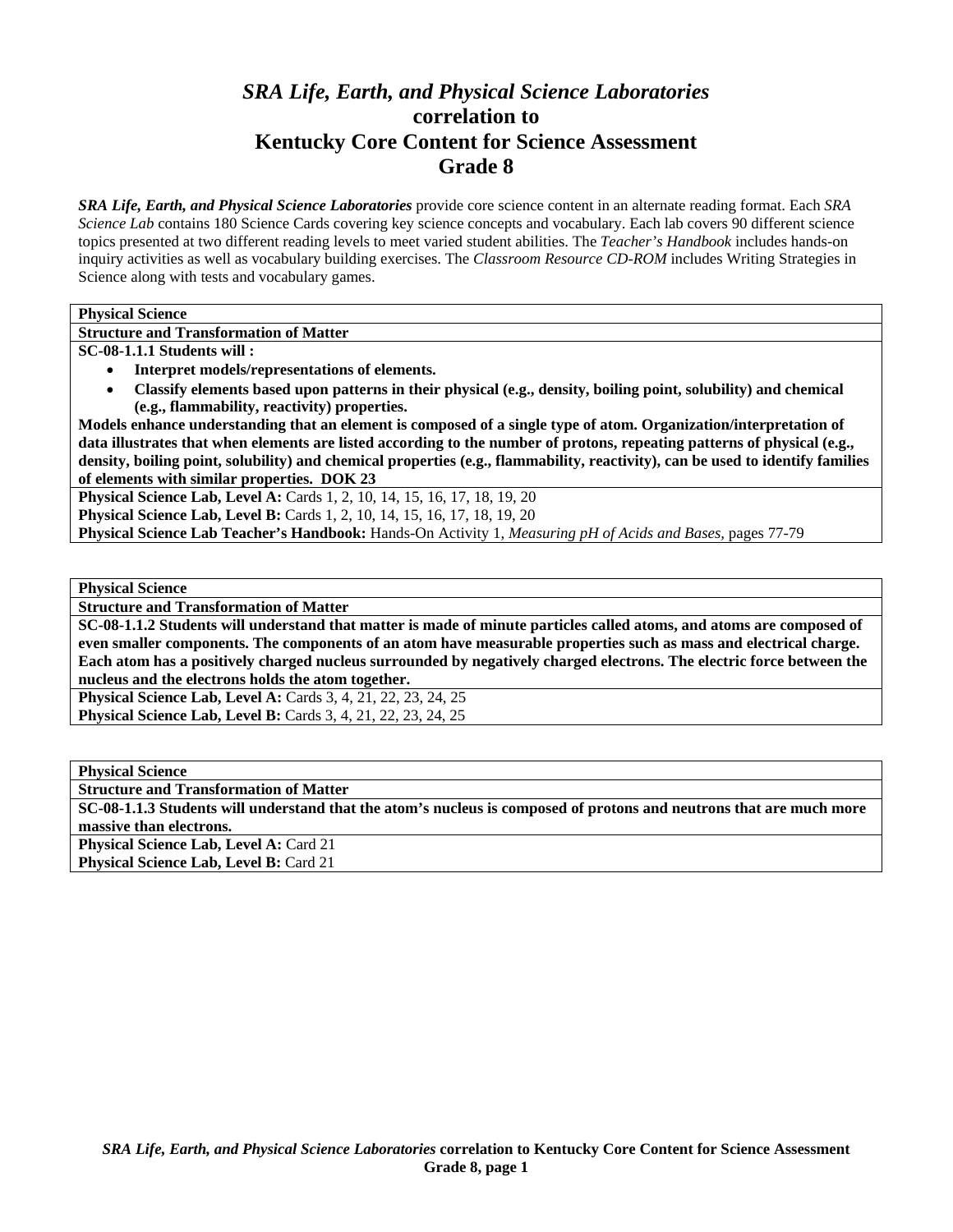**Physical Science** 

**Structure and Transformation of Matter** 

**SC-08-1.1.4 Students will describe interactions which cause the movement of each element among the solid Earth, oceans, atmosphere and organisms (biogeochemical cycles).** 

**Earth is a system containing essentially a fixed amount of each stable chemical atom or element that can exist in several different reservoirs. The interactions with the earth system cause the movement of each element among reservoirs in the solid Earth, oceans, atmosphere and organisms as part of biogeochemical cycles. DOK 2** 

**Life Science Lab, Level A: Cards 4, 46, 76, 77, 78, 79** 

**Life Science Lab, Level B:** Cards 4, 46, 76, 77, 78, 79

**Life Science Lab Teacher's Handbook:** Hands-On Activity 6, *How Much Does Energy Cost?,* pages 97-99

**Earth Science Lab, Level A:** Cards 1, 2, 3, 4, 5, 6, 7, 8, 9, 36, 37, 47, 82, 83, 84 **Earth Science Lab, Level B:** Cards 1, 2, 3, 4, 5, 6, 7, 8, 9, 36, 37, 47, 82, 83, 84

Physical Science Lab, Level A: Cards 8, 9 Physical Science Lab, Level B: Cards 8, 9

**Physical Science** 

**Motion and Forces** 

**SC-08-1.2.1 Students will describe and explain the effects of balanced and unbalanced forces on motion as found in reallife phenomena.** 

**Objects change their motion only when a net force is applied. Newton's Laws of Motion are used to describe the effects of forces on the motion of objects. DOK 3** 

**Physical Science Lab, Level A:** Cards 53, 54, 55, 56, 57, 58, 59

**Physical Science Lab, Level B:** Cards 53, 54, 55, 56, 57, 58, 59

**Physical Science Lab Teacher's Handbook:** Hands-On Activity 4, *Reducing Friction,* pages 89-91

**Earth/Space Science** 

**The Earth and the Universe** 

**SC-08-2.3.1 Students will describe various techniques for estimating geological time (radioactive dating, observing rock sequences, comparing fossils).** 

**Techniques used to estimate geological time include using radioactive dating, observing rock sequences and comparing fossils to correlate the rock sequences at various locations. Deductions can be made based on available data and observation of models as to the ago of rocks/fossils. DOK 2** 

Life Science Lab, Level A: Card 67

Life Science Lab, Level B: Card 67

**Earth Science Lab, Level A: Cards 30, 31, 32, 33, 34 Earth Science Lab, Level B: Cards 30, 31, 32, 33, 34** 

**Earth/Space Science** 

**The Earth and the Universe** 

**SC-08-2.3.4 Students will understand that the Sun, Earth and the rest of the solar system formed approximately 4.6 billion years ago.** 

**Earth Science Lab, Level A: Cards 68, 78 Earth Science Lab, Level B: Cards 68, 78**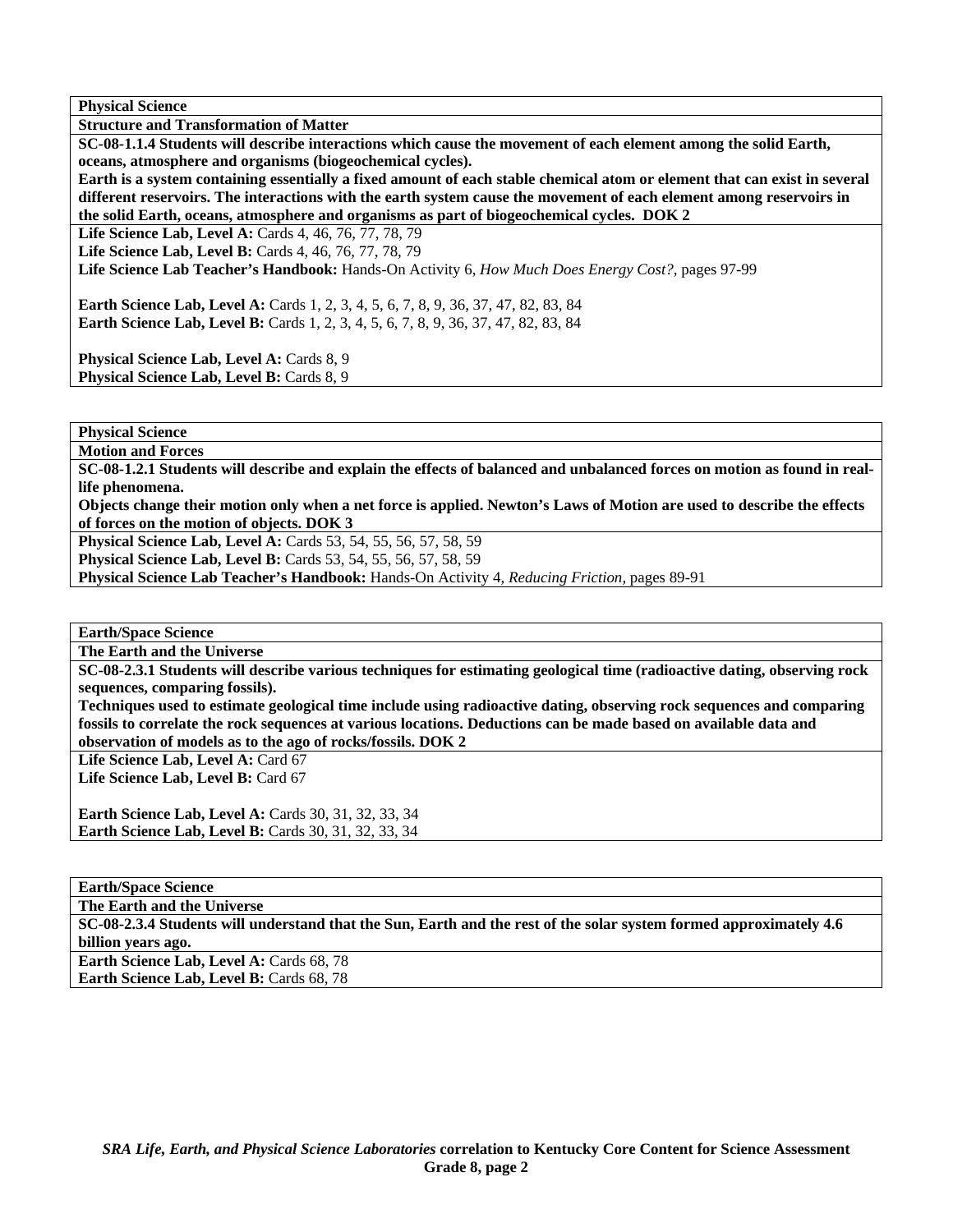**Earth/Space Science** 

**The Earth and the Universe** 

**SC-08-2.3.2 Students will understand that earthquakes and volcanic eruptions can be observed on a human time scale, but many processes, such as mountain building and plate movements, take place over hundreds of millions of years.** 

**Earth Science Lab, Level A: Cards 10, 11, 12, 13, 14, 15, 17** 

**Earth Science Lab, Level B:** Cards 10, 11, 12, 13, 14, 15, 17

**Earth Science Lab Teacher's Handbook:** Hands-On Activity 2, *Plate Boundaries in Action,* pages 77-79

**Earth/Space Science** 

**The Earth and the Universe** 

**SC-08-2.3.3 Students will:** 

- **Explain the transfer of Earth's internal heat in the mantle (crustal movement, hotspots, geysers).**
- **Describe the interacting components (convection currents) within the Earth's system.**

**The outward transfer of Earth's internal heat drives convection circulation in the mantle. This causes the crustal plates to move on the face of the Earth. DOK 2** 

**Earth Science Lab, Level A: Cards 1, 2, 10, 11, 12, 13, 14, 15, 17** 

**Earth Science Lab, Level B:** Cards 1, 2, 10, 11, 12, 13, 14, 15, 17

**Earth Science Lab Teacher's Handbook:** Hands-On Activity 2, *Plate Boundaries in Action,* pages 77-79

**Biological Science** 

**Unity and Diversity** 

**SC-08-3.4.1 Students will explain he relationship between structure and function of the cell components using a variety of representations.** 

**Observations of cells and analysis of cell representations point out that cells have particular structures that underlie their function. Every cell is surrounded by a membrane that separates it from the outside world. Inside the cell is a concentrated mixture of thousands of different molecules that form a variety of specialized structures. These structures carry out specific cell functions. DOK 3** 

**Life Science Lab, Level A: Cards 5, 6, 7, 8, 9, 10 Life Science Lab, Level B:** Cards 5, 6, 7, 8, 9, 10

**Life Science Lab Teacher's Handbook:** Hands-On Activity 1, *Examining Cells,* pages 77-79

**Biological Science** 

**Unity and Diversity** 

**SC-08-3.4.2 Students will understand that in the development of multicellular organisms, cells multiply (mitosis) and differentiate to form many specialized cells, tissues and organs. This differentiation is regulated through the expression of different genes.**  Life Science Lab, Level A: Cards 10, 60, 61, 62, 63, 64

Life Science Lab, Level B: Cards 10, 60, 61, 62, 63, 64

**Biological Science** 

**Unity and Diversity** 

**SC-08-3.4.3 Students will form or justify conclusions as to whether a response is innate or learned using data/evidence on behavioral responses to internal and external stimuli.** 

**Behavioral responses to internal changes and external stimuli can be innate or learned. Responses to external stimuli can result from interactions with the organism's own species or other species, as well as environmental changes. DOK 3** 

**Life Science Lab, Level A:** Cards 23, 24, 36, 41, 43, 65, 66, 83 **Life Science Lab, Level B:** Cards 23, 24, 36, 41, 43, 65, 66, 83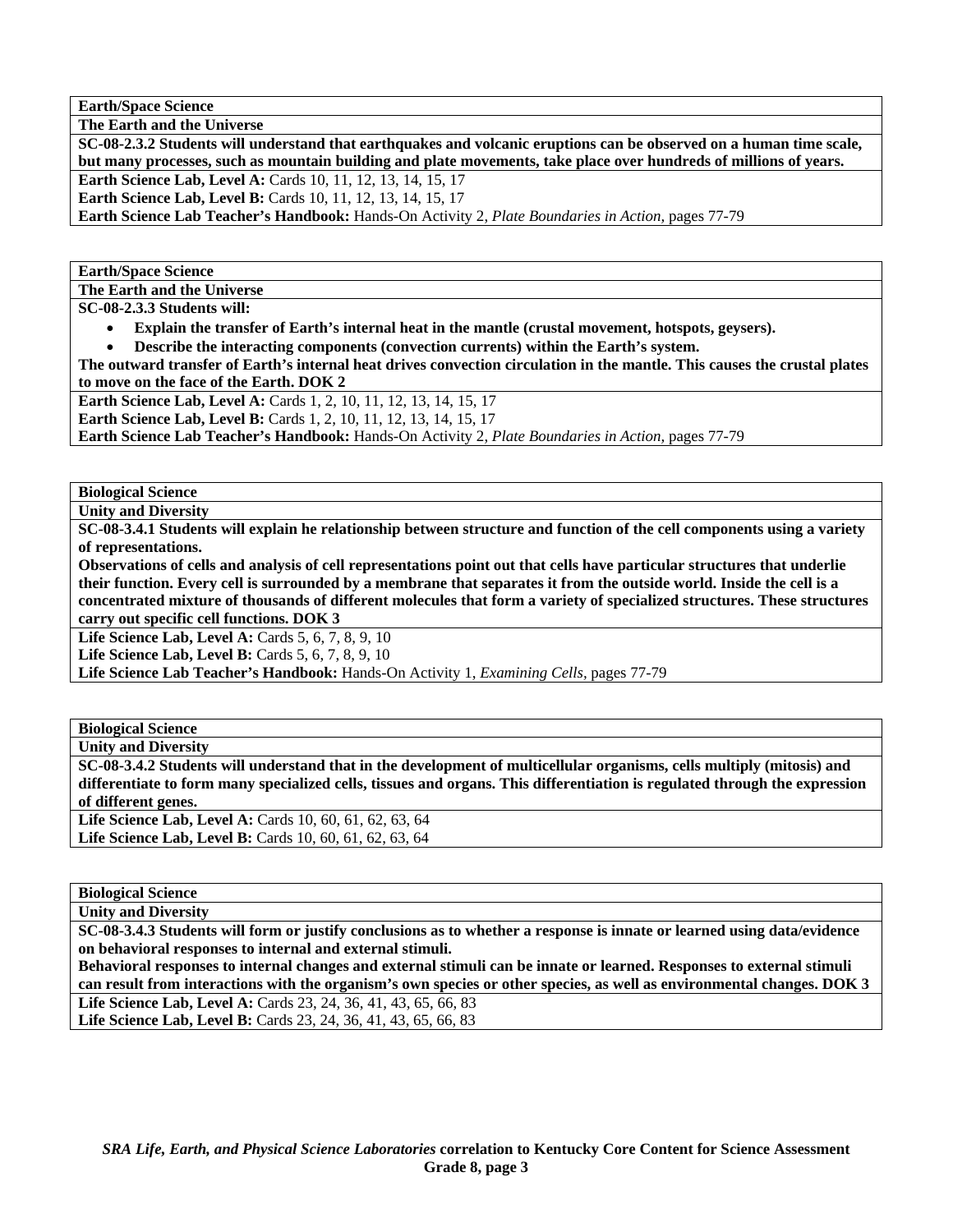**Biological Science Unity and Diversity** 

**SC-08-3.4.5 Students will understand that multicellular animals have nervous systems that generate behavior. Nerve cells communicate with each other by secreting specific molecules.** 

Life Science Lab, Level A: Card 54

Life Science Lab, Level B: Card 54

**Biological Science Unity and Diversity** 

**SC-08-3.4.4 Students will describe and explain patterns found within groups of organisms in order to make biological classifications of those organisms.** 

**Observations and patterns found within groups of organisms allow for biological classifications based on how organisms are related. DOK 2** 

Life Science Lab, Level A: Cards 1, 2, 11, 12, 13, 14, 15, 16, 17, 18, 19, 20, 21, 22, 25, 27, 28, 29, 30, 31, 32, 33, 34, 35, 36, 37, 38, 39, 40

Life Science Lab, Level B: Cards 1, 2, 11, 12, 13, 14, 15, 16, 17, 18, 19, 20, 21, 22, 25, 27, 28, 29, 30, 31, 32, 33, 34, 35, 36, 37, 38, 39, 40

**Life Science Lab Teacher's Handbook:** Hands-On Activity 2, *Culturing Bacteria,* pages 81-83; Hands-On Activity 3, *Investigating Arthropods,* pages 85-87

### **Biological Science**

**Biological Change** 

**SC-08-3.5.1 Students will draw conclusions and make inferences about the consequences of change over time that can account for the similarities among diverse species.** 

**The consequences of change over time provide a scientific explanation for the fossil record of ancient life forms and for the striking molecular similarities observed among the diverse species of living organisms. DOK 3** 

Life Science Lab, Level A: Cards **65**, **66**, **67**, **68** Life Science Lab, Level B: Cards 65, 66, 67, 68

**Earth Science Lab, Level A: Card 34 Earth Science Lab, Level B:** Card 34

| <b>Unifying Ideas</b> |  |
|-----------------------|--|
|                       |  |

**Energy Transformations** 

**SC-08-4.6.2 Students will:** 

• **Describe or explain energy transfer and energy conservation.** 

• **Evaluate alternative solutions to energy problems.** 

**Energy can be transferred in many ways, but it can neither be created nor destroyed. DOK 3** 

**Physical Science Lab, Level A:** Cards 36, 37, 38, 39, 40, 41, 42, 45, 46, 47, 48, 49

**Physical Science Lab, Level B:** Cards 36, 37, 38, 39, 40, 41, 42, 45, 46, 47, 48, 49

**Physical Science Lab Teacher's Handbook:** Hands-On Activity 3, *Energy Conversion,* pages 85-87

**Unifying Ideas** 

**Energy Transformations** 

**SC-08-4.6.1 Students will:** 

• **Explain the cause and effect relationships between global climate and energy transfer.** 

• **Use evidence to make inferences or predictions about global climate issues.** 

**Global climate is determined by energy transfer from the Sun at and near Earth's surface. DOK 3** 

Earth Science Lab, Level A: Cards 36, 37, 38, 40, 47, 48, 55, 58, 59, 60, 61, 62

**Earth Science Lab, Level B:** Cards 36, 37, 38, 40, 47, 48, 55, 58, 59, 60, 61, 62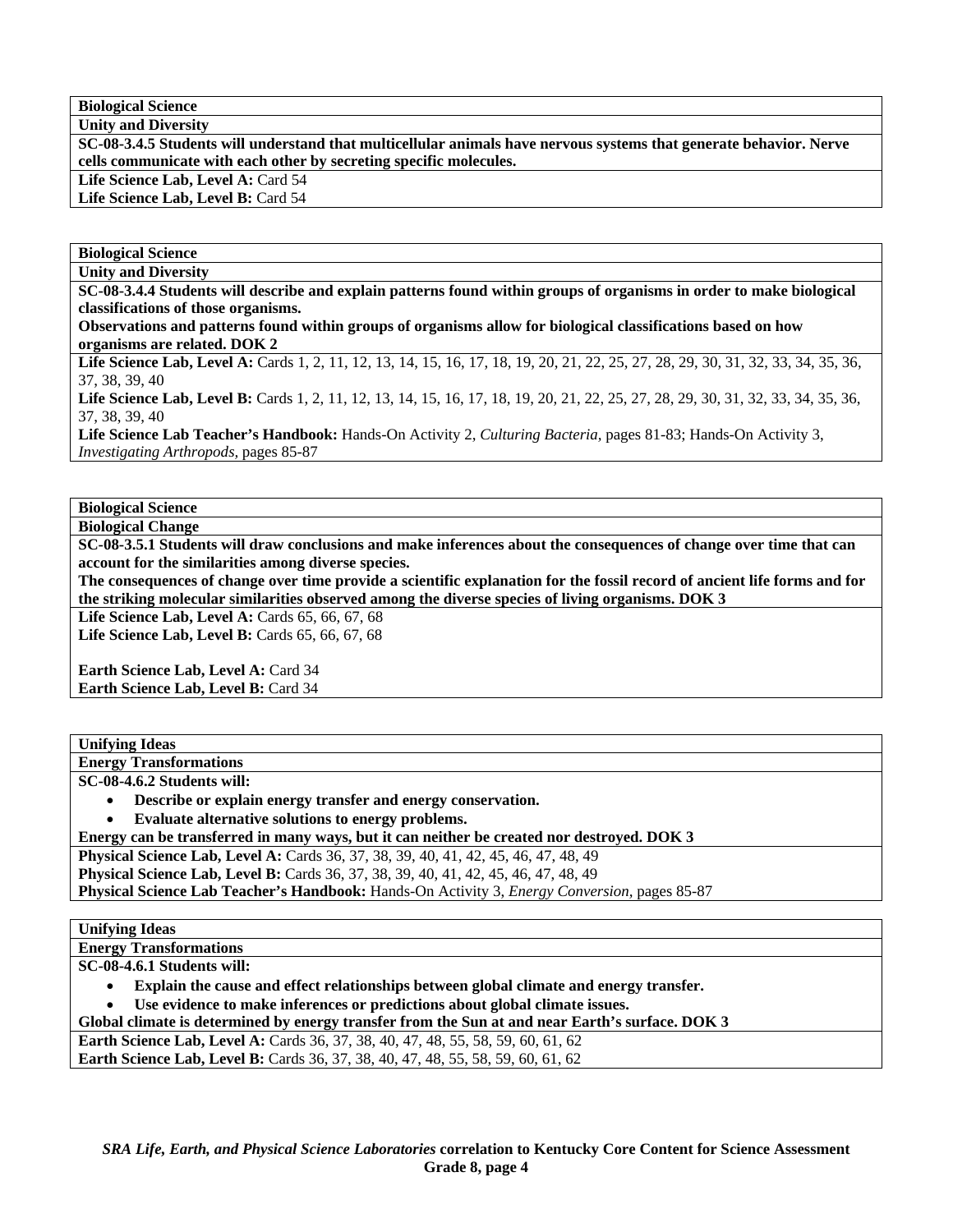**Unifying Ideas** 

**Energy Transformations** 

**SC-08-4.6.3 Students will understand that all energy can be considered to be kinetic energy, potential energy, or energy contained by a field (e.g., electric, magnetic, gravitational).** 

**Physical Science Lab, Level A:** Cards 36, 37, 38, 39, 40, 41, 42, 45, 46, 47, 48, 49, 66, 67, 70, 74, 75, 76 **Physical Science Lab, Level B:** Cards 36, 37, 38, 39, 40, 41, 42, 45, 46, 47, 48, 49, 66, 67, 70, 74, 75, 76 **Physical Science Lab Teacher's Handbook:** Hands-On Activity 3, *Energy Conversion,* pages 85-87

**Unifying Ideas** 

**Energy Transformations** 

**SC-08-4.6.4 Students will:** 

• **Analyze information/data about waves and energy transfer.** 

• **Describe the transfer of energy via waves in real-life phenomena.** 

**Waves, including sound and seismic waves, waves on water and electromagnetic waves, can transfer energy when they interact with matter. DOK 2** 

**Earth Science Lab, Level A: Card 16** 

**Earth Science Lab, Level B: Card 16** 

**Physical Science Lab, Level A: Cards 77, 78, 79, 80, 81, 82, 83, 84, 85 Physical Science Lab, Level B:** Cards 77, 78, 79, 80, 81, 82, 83, 84, 85 **Physical Science Lab Teacher's Handbook:** Hands-On Activity 6, *Making Sound,* pages 97-99

**Unifying Ideas** 

**Energy Transformations** 

**SC-08-4.6.5 Students will:** 

• **Describe relationships between organisms and energy flow in ecosystems (food chains and energy pyramids).**  Explain the effects of change to an component of the ecosystem.

**Energy flows through ecosystems in one direction from photosynthetic organisms to herbivores to carnivores and decomposers. DOK 2** 

Life Science Lab, Level A: Cards 13, 73, 76, 77

Life Science Lab, Level B: Cards 13, 73, 76, 77

**Life Science Lab Teacher's Handbook:** Hands-On Activity 6, *How Much Does Energy Cost?,* pages 97-99

**Unifying Ideas** 

**Interdependence** 

**SC-08-4.7.1 Students will describe the interrelationships and interdependencies within an ecosystem and predict the effects of change on one or more components within an ecosystem.** 

**Organisms both cooperate and compete in ecosystems. Often changes in one component of an ecosystem will have effects on the entire system that are difficult to predict. The interrelationships and interdependencies of these organisms may generate ecosystems that are stable for hundreds or thousands of years. DOK 3** 

Life Science Lab, Level A: Cards 70, 71, 72, 73, 74, 75, 80, 81, 82

Life Science Lab, Level B: Cards 70, 71, 72, 73, 74, 75, 80, 81, 82